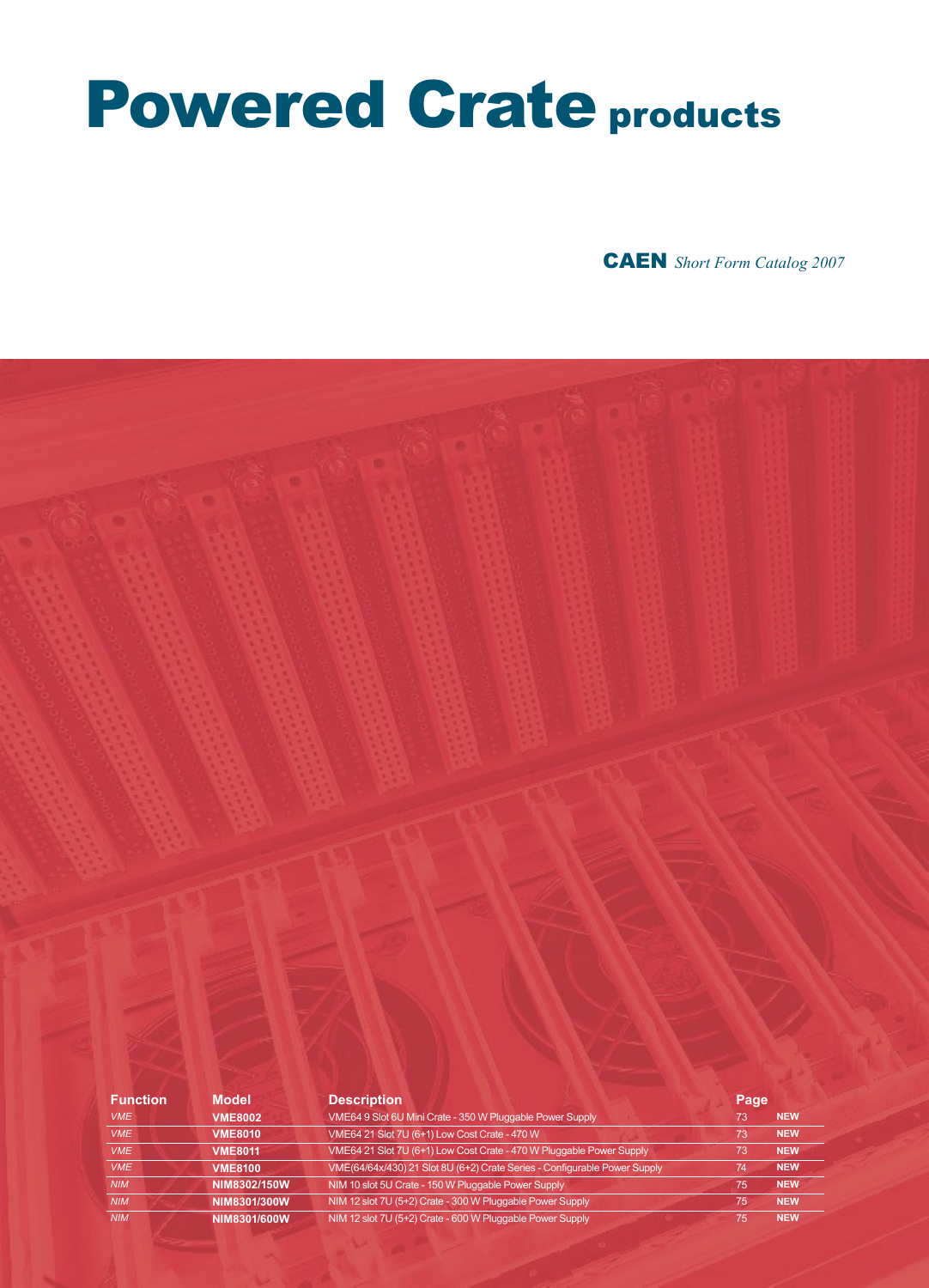NEW

# VME8000 and VME8100 Crate Series

*The VME8000 and VME8100 crate series consist of a VME mechanics both having flexible and pluggable Power Supply. A wide choice of options is available for building a small and flexible setup for all type of measurements. Thanks to the low noise Power Supply they are suitable both to analogue and digital electronics.*

# VME8002 **VME64 9 Slot 6U Mini Crate**



## **Highlights 19" x 5U enclosure ...**>

- **9 slot for 6U x 160mm VME modules ...**>
- **Pluggable 50W Power Supply ...**>
- **VME64 J1/J2 monolithic backplane ...**>
- **Short circuit protection ...**>
- **Over / Undervoltage protection ...**>
- **Over temperature protection ...**>
- **Remote control via CANBUS ...**>
- **Powered by 220 VAC or 115 VAC, 50-60 Hz ...**>
- **CBLT cycles supported ...**>

#### **Overview**

The Model VME8002 is a 9 slot VME crate, suitable for 6U x 160mm boards, with VME64 compliant backplane. The Unit is powered by 220 VAC or 115 VAC, 50-60 Hz. The crate is remotely controlled via CANBUS. The power distribution is +5V@30A, ±12V@8.5A.

## **Ordering options**

| Code                | Description                                                            |            |
|---------------------|------------------------------------------------------------------------|------------|
| <b>WV8002VME000</b> | VME8002 - 6U VME64 9 Slot 6U Mini Crate - 350 W Pluggable Power Supply | <b>NEW</b> |
|                     |                                                                        |            |

# VME8010 - VME8011 **VME64 21 Slot 7U (6+1) Crates**



# **Highlights**

- **Low cost compact solution ...**>
- **19" x 7U (6+1) enclosure ...**>
- **21 slot for 6U x 160mm VME modules ...**>
- **470W Power Supply ...**>
- **Pluggable Power Supply (VME8011 version) ...**>
- **VME64 J1/J2 monolithic backplane ...**>
- **Short circuit protection ...**>
- **Over / Undervoltage protection ...**>
- **Over temperature protection ...**>
- **1U space for Fan Unit ...**>
- ...> Powered by 100÷230 VAC, 50 ÷ 60 Hz
- **CBLT cycles supported ...**>

#### **Overview**

The Model VME8010 and VME8011 are 21 slot VME crates, suitable for 6U x160mm boards, with VME64 compliant backplane. A 1U space is reserved for Fan Unit.

The Unit is powered by 100÷230 VAC, 50 ÷ 60 Hz. The Mod. VME8011 has a pluggable Power Supply. The power distribution is +5V@60A, -12V@6 A, +12V@8.9A.

| Ordering options    |                                                                                |            |
|---------------------|--------------------------------------------------------------------------------|------------|
| Code                | Description                                                                    |            |
| <b>WV8010VME000</b> | VME8010 - 7U (6+1) VME64 Low Cost 21 Slot Crate - 470 W                        | <b>NEW</b> |
| <b>WV8011VME000</b> | VME8011 - 7U (6+1) VME64 Low Cost 21 Slot Crate - 470 W Pluggable Power Supply | <b>NEW</b> |
| WV8011PSAAAA        | V8011/PS - Pluggable Power Supply (+5V@60A, -12V@6 A, +12V@8.9A)               | <b>NEW</b> |
|                     |                                                                                |            |

NEW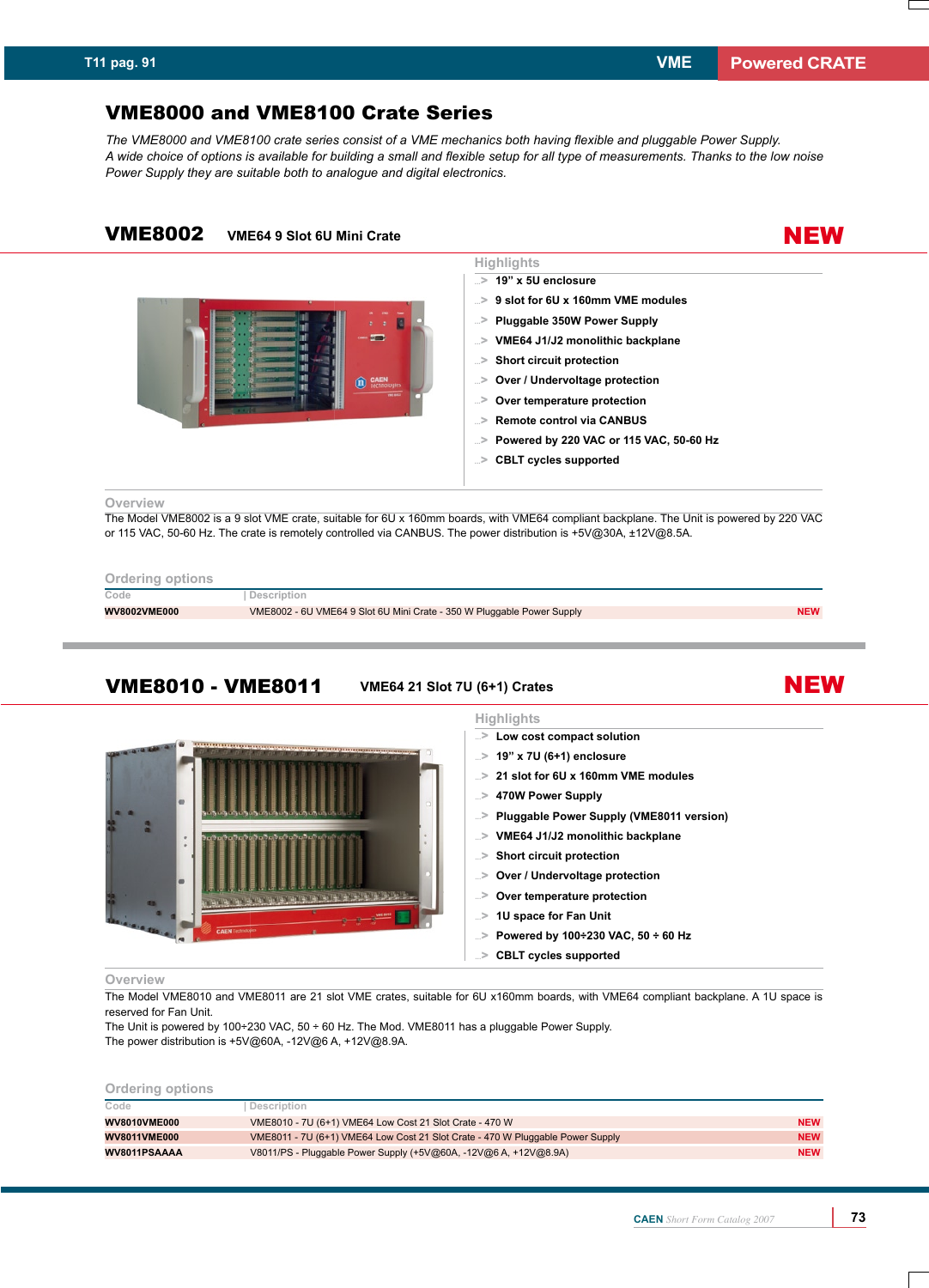# **Highlights**

- 
- **19" x 8U (6+2) enclosure ...**>
- **21 slot for 6U x 160mm VME modules ...**>
- **Pluggable Power Supplies ...**>
- **Availaible with VME64, VME64X and VME430 compliant ...**> **monolithic backplane**
- **Pluggable 2U Fan Unit ...**>
- **Short circuit protection ...**>
- **Over / Undervoltage protection ...**>
- **Over temperature protection ...**>
- **Optionally available with CAN-bus or Ethernet interface for remote monitoring and control ...**>

#### **Overview**

The CAEN VME8100 crate series combines superior mechanical quality with lowest noise power supply technology. Microprocessor controlled power supplies and fan units are provided in order to guarantee the highest reliability. Three versions are available, with either standard, VME64, VME64X or VME430 backplanes.

## **Ordering options**

| Code                | Description                                                                                           |            |
|---------------------|-------------------------------------------------------------------------------------------------------|------------|
| <b>WV8100VME000</b> | VME8100 - 8U (6+2) VME64 21 Slot Crate                                                                | <b>NEW</b> |
| WV8100MAAAAA        | V8100/M - Mechanics With J1/J2 Monolithic Backplane                                                   | <b>NEW</b> |
| WV8101AAAAAA        | V8101 - Pluggable Power Supply (5V@110A; ±12V@20A)                                                    | <b>NEW</b> |
| WV8101AAAAAA        | V8160 - Pluggable 2U Fan Unit                                                                         |            |
| <b>WV8100VME430</b> | VME8100/V430 - 8U (6+2) VME430 21 Slot Crate                                                          | <b>NEW</b> |
| WV8100V430MA        | V8100/V430/M - Mechanics With J1/JAux/J2 Monolithic Backplane                                         | <b>NEW</b> |
| WV8101V430AA        | V8101/V430 - Pluggable Power Supply (5V@110A; ±12V@20A; -5,2V@110A; -2V@110A; ±15V@20A) Max 2500W EU; |            |
|                     | Max 1500W USA                                                                                         | <b>NEW</b> |
| <b>WV8100VME64X</b> | VME8100/64X - 8U (6+2) VME64X 21 Slot Crate                                                           | <b>NEW</b> |
| <b>WV8100V64XMA</b> | V8100/64X/M - Mechanics With J1/J0/J2 Monolithic Backplane                                            | <b>NEW</b> |
| <b>WV810164XAAA</b> | V8101/64X - Pluggable Power Supply (5V@110A; ±12v@20A; +3,3V@110A)                                    | <b>NEW</b> |
| WA8120AAAAAA        | A8120 - Extra Power Supply (5V@110A)                                                                  | <b>NEW</b> |
| WA8121AAAAAA        | A8121 - Extra Power Supply (-5.2V@110A)                                                               | <b>NEW</b> |
| WA8122AAAAAA        | A8122 - Extra Power Supply (-2V@110A)                                                                 | <b>NEW</b> |
| WA8123AAAAAA        | A8123 - Extra Power Supply (3,3V@110A)                                                                | <b>NEW</b> |
| WA8140AAAAAA        | A8140 - Extra Power Supply (±12v@20A)                                                                 | <b>NEW</b> |
| WA8141AAAAAA        | A8141 - Extra Power Supply (±15v@20A)                                                                 | <b>NEW</b> |

**NEW**